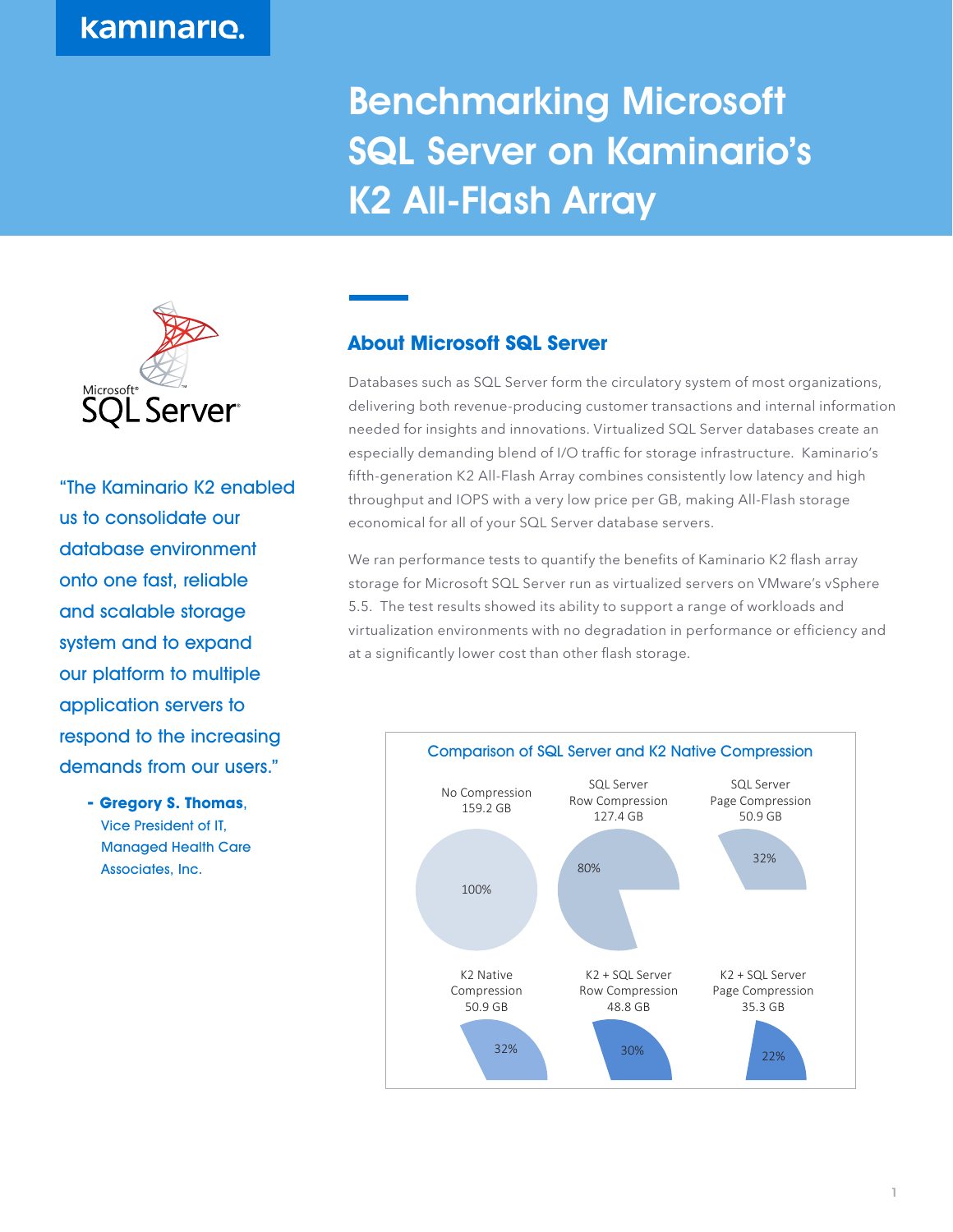#### **BENCHMARK RESULTS:**

#### **OLTP Queries:**

- 135,000 peak IOPS
- Over 2,500 MB/s throughput
- Latency under 0.5 ms

#### **OLTP Transaction:**

- 2.57 million peak TPC-C transactions per minute
- 51,000 peak IOPS
- Latency under 0.8 ms

#### **OLTP Queries:**

- 760,000 rows inserted per second
- Latency 0.6 0.8 ms

#### **Mixed OLTP/OLAP Workloads:**

• No delays from blended I/O

#### **K2 Native Compression:**

- 68% capacity savings
- Matched best-case SQL Server compression with no delays in test processing

#### **Scale-Out of OLTP/OLAP:**

• Doubling of K2 storage yielded scaling of 1.8X to 2.0X in throughput and IOPS

## **K2 Benefits for SQL Server**

#### **Lowest Costs**:

Deployment and operating costs can be two-thirds of legacy or hybrid storage arrays — averaging \$2 per effective GB after compression

#### **Consistent Low Latency and High Throughput/IOPS:**

Ensuring that SQL databases are still responsive even under extreme peak workloads

#### **No Single Point of Failure**:

Shared nothing architecture ensures that desktops are still available even if up to two SSDs fail at once in a single shelf

#### **Simple Management:**

No disk groups to plan or manage, no manual tuning or monitoring, managed via a single web browser-based GUI

#### **High-Efficiency RAID**:

K2's dual protected K-RAID™ is highly available with 87.5% efficiency

#### **Non-Disruptive Everything**:

Upgrades, expansion and maintenance can be done online with no downtime and no loss of performance

#### **Native Data Reduction:**

K2's inline compression saves over two-thirds of database capacity, matching bestcase SQL Server compression with no additional CPU load on host servers

Consolidated writes, adaptive block sizes and writeable native snapshots simplify management, optimize performance, save capacity and enhance media endurance

## Test System Configurations

| The system configuration used for these SQL Server tests was: |                                                                                                                                                         |
|---------------------------------------------------------------|---------------------------------------------------------------------------------------------------------------------------------------------------------|
| K <sub>2</sub> Storage                                        | Single K-Block array with 45 TB using an out-of-box<br>configuration with no manual tuning. The K2 array<br>consisted of one SSD shelf holding 24 SSDs. |
| Server Hardware                                               | Dell PowerEdge R810 with forty 1.994 GHz Intel Xeon<br>CPU E7-4850, 256 GB DRAM, and two dual-port 8 Gb Qlogic<br>FC HBAs                               |
| Server Software                                               | SQL Server 2012 SP1 Enterprise Edition<br>Windows Server 2012 R2 Standard<br>VMware vSphere ESXi 5.5                                                    |